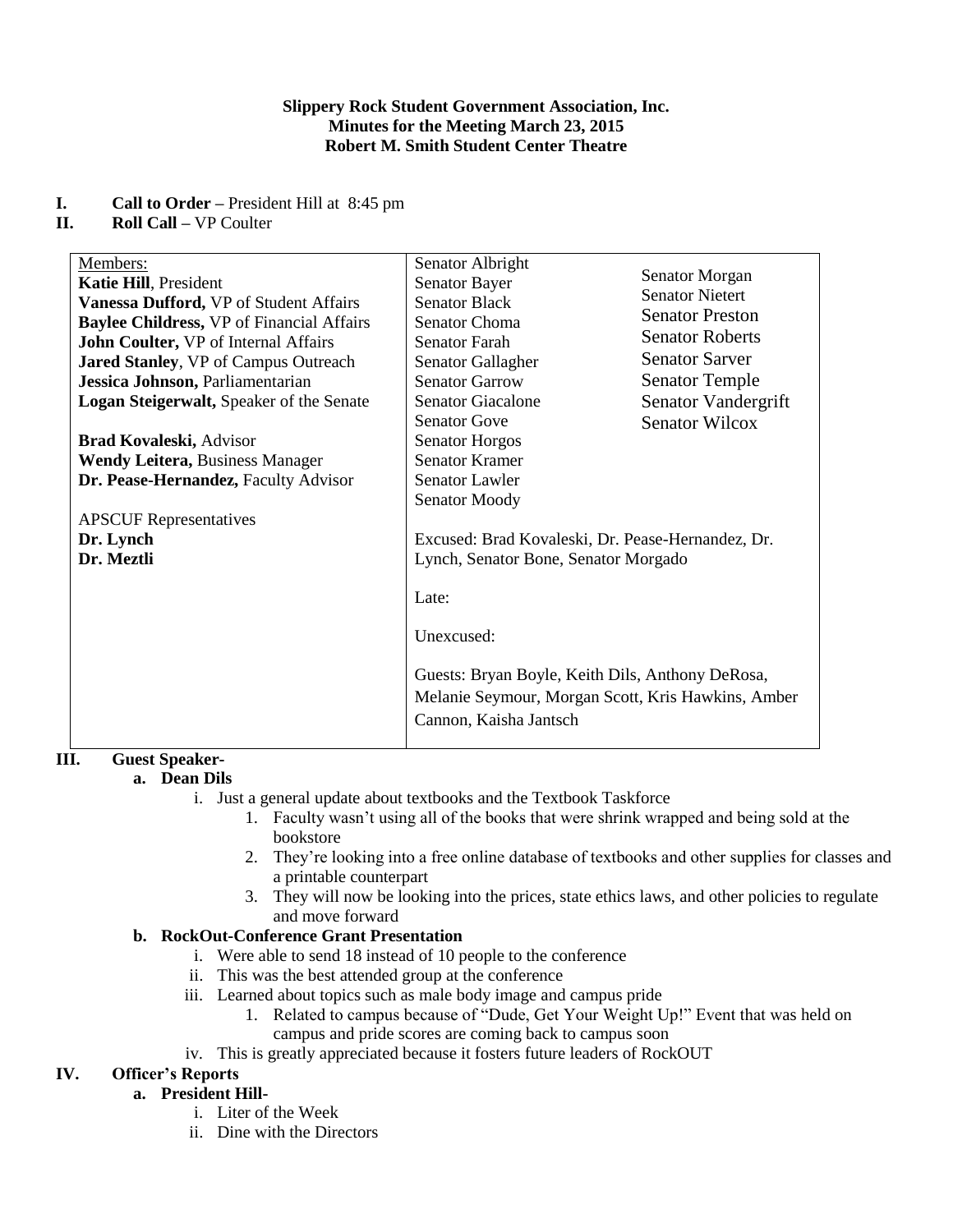# **b. VP Coulter-**

- i. Bonding
	- 1. Get me ideas for other informal themes
- ii. Fundraisers
	- 1. Kickball Tournament
		- a. May 2nd
- iii. Rising Star
	- 1. Group Nominations to be opened up for a bigger pool of candidates

### **c. VP Dufford-**

- i. Library Hours
- ii. Workout Facility
- iii. Campus Lighting

### **d. VP Stanley-**

- i. Movie Series Sign ups
- ii. Founders Day

### **e. VP Childress-**

- i. Thank you to all who attended Saturday's super successful budgeting event!
- ii. Budgeting isn't over yet
- iii. New Initiatives
- iv. Council of Trustees
	- 1. Support for fee increases
- v. Wednesday at 4:00pm we will be brainstorming and editing finance policies
- vi. Budgetary Reserves:
- 1. \$108,950.92
- **f. Parliamentarian Johnson**
	- i. Constitutional Updates

# **g. Speaker Steigerwalt-**

- i. Thank You for making the St. Patrick's day themed informal a success
- ii. Color Themed Informal meetings (Black is the next meeting)

# **V. Open Forum-**

- a. **Dr Meztli**  APSCUF Meet and Greet Lunch Rally
	- i. Needs 6 senators to present about tuition increases and impact to students
- b. **VP Stanley** Posters
	- i. Please hang those posters up in the assigned buildings
- **VI. Old Business**-none

# **VII. New Business**

**Motion #1 -** That SRSGA approves the minutes from the March 2, 2015 meeting.

# **Albright/Kramer**

#### **Motion Passes**

**Motion #2 -** That SRSGA approves the new initiative for Inline Hockey for the amount of \$13,743.93. **Preston/Wilcox**

#### **Motion Passes with 2 nay votes**

**Motion #3 -** That SRSGA approves the new initiative for SRU Film Society for the amount of \$800.00. **Gove/Giacalone**

This is for the cost of printing and distribution. The books will be similar to SLAB. They will help with recruitment. Also, it will help to establish some real world publishing experience.

# **Motion Passes**

**Motion #4 -** That SRSGA approves the new initiative for Psi Chi for the amount of \$150.00. **Black/Bayer**

# **Motion Passes**

- **Motion #5 -** That SRSGA approves the Spring 2015 Student Conference Grant recipients as follows WSRU-TV for the amount of \$500
	- Flute Choir/Flute Ensemble for the amount of \$500
	- SRU Potter's Guild for the amount of \$500